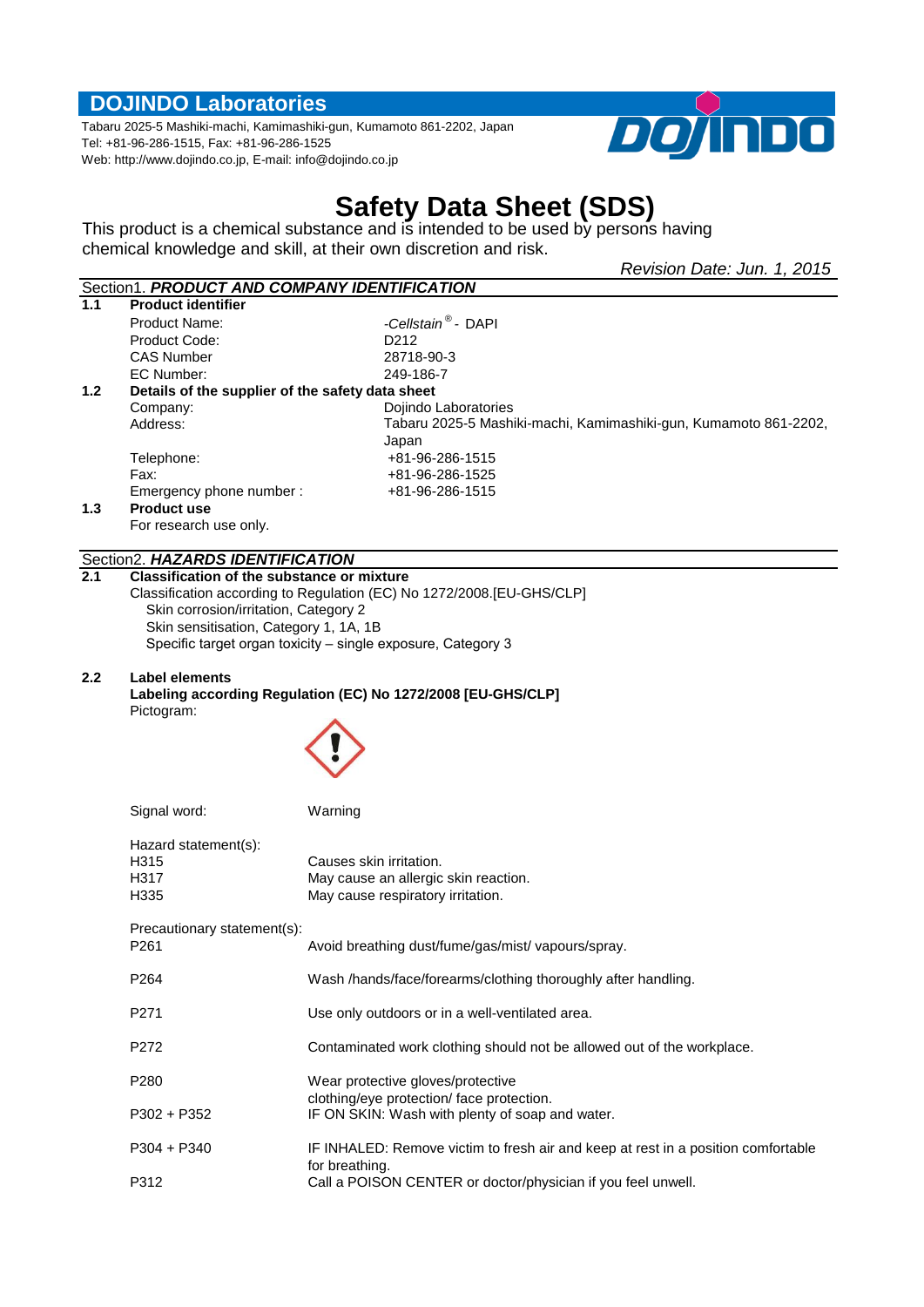| $P332 + P313$    | If skin irritation occurs: Get medical advice/attention.                                       |
|------------------|------------------------------------------------------------------------------------------------|
| $P333 + P313$    | If skin irritation or rash occurs: Get medical advice/attention.                               |
| P362             | Take off contaminated clothing and wash before reuse.                                          |
| P363             | Wash contaminated clothing before reuse.                                                       |
| $P403 + P233$    | Store in a well-ventilated place. Keep container tightly closed.                               |
| P405             | Store locked up.                                                                               |
| P <sub>501</sub> | Dispose of contents/container in accordance with local/regional/ international<br>regulations. |

#### **2.3 Other hazards** None known.

#### Section3. *COMPOSITION/INFORMATION ON INGREDIENTS*

| 3.1 | <b>Product Name:</b> | -Cellstain <sup>®</sup> - DAPI                 |
|-----|----------------------|------------------------------------------------|
|     | Synonyms:            | 4',6-Diamidino-2-phenylindole, dihydrochloride |
|     | Concentration:       | $\leq$ 100 %                                   |
|     | Formula:             | $C_{16}H_{17}Cl_2N_5$                          |
|     | Molecular Weight:    | 350.25                                         |

# Section4**.** *FIRST AID MEASURES*

| 4.1 | Description of first aid measures |                                                                                                                                                    |  |
|-----|-----------------------------------|----------------------------------------------------------------------------------------------------------------------------------------------------|--|
|     | If inhaled:                       | If breathed in, move into fresh air. Seek medical advice if discomfort<br>occurs. If not breathing, give artificial respiration. Call a physician. |  |
|     | If swallowed:                     | Do not induce vomiting. Wash out mouth with water. Never give<br>anything by mouth to an unconscious person. Seek medical attention.               |  |
|     | In case of skin contact:          | Wash off with plenty of water. Remove contaminated clothing and<br>launder before reuse.                                                           |  |
|     | In case of eye contact:           | Immediately flush eyes with plenty of water for at least 15 minutes. Seek<br>medical attention if irritation occurs.                               |  |
|     |                                   |                                                                                                                                                    |  |

#### **4.2 Most important symptoms and effects, both acute and delayed** No information available.

**4.3 Indication of any immediate medical attention and special treatment needed** No information available.

# Section5. *FIRE-FIGHTING MEASURES*

#### **5.1 Extinguishing media**

Use extinguishing media appropriate for the surrounding fire.

- **5.2 Special hazards arising from the substance or mixture**
- May emit toxic fumes under fire conditions.

#### **5.3 Special protective equipment for firefighters**

Wear self-contained breathing apparatus and full protective clothing if necessary.

#### Section6. *ACCIDENTAL RELEASE MEASURES*

**6.1 Personal precautions, protective equipment and emergency procedures 6.2 Environmental precautions** Prevent further leakage. Prevent contamination of drains with product. **6.3 Methods and materials for containment and cleaning up** Pick up and collect product in suitable container for disposal. Evacuate personnel to safe areas. Ensure adequate ventilation. Use personal protective equipment. Avoid formation of dust. Avoid breathing dust, vapors, mist or gas. Avoid contact with skin and clothing.

# Section7. *HANDLING AND STORAGE*<br>7.1 Precautions for safe handling

## **7.1 Precautions for safe handling**

Avoid contact with skin and eyes. Avoid formation of dust. Avoid breathing dust, vapors, mist or gas. Wear appropriate protective personal equipment. Use only with adequate ventilation.

# **7.2 Conditions for safe storage, including any incompatibilities**

Keep tightly closed. Protect from light. Store in a deep freeze at -20℃, dark and dry place.

### Section8. *EXPOSURE CONTROLS / PERSONAL PROTECTION*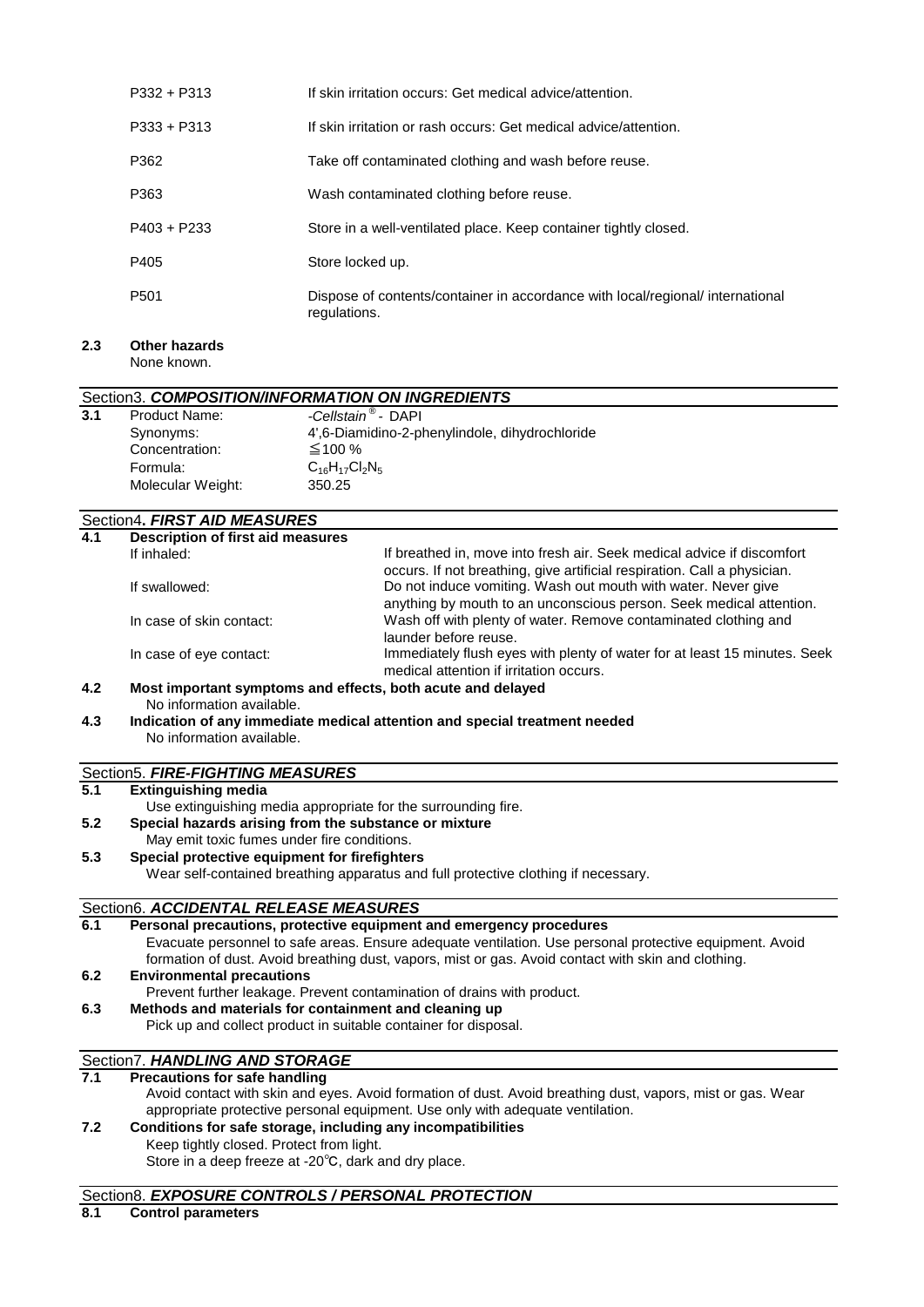Contains no substances with occupational exposure limit values.

### **8.2 Exposure controls**

**Engineering measures**

Ensure adequate ventilation, especially in confined areas.

#### **Hygiene measures**

Handle in accordance with good industrial hygiene and safety practice. When using, do not eat, drink or smoke. Wash hands, forearms and face after handing.

| Personal protective equipment  |                                                                                                                                                                                                                                                |
|--------------------------------|------------------------------------------------------------------------------------------------------------------------------------------------------------------------------------------------------------------------------------------------|
| <b>Eye/face protection:</b>    | Wear safety glasses with side-shields conforming to European Standard<br>EN166.                                                                                                                                                                |
| Hand protection:               | Wear protective gloves conforming to EU Directive 89/686/EEC and<br>European Standard EN374. Gloves must be inspected prior to use.<br>Avoid skin contact with product when remove gloves. Dispose of<br>contaminated gloves safely after use. |
| Skin and body protection:      | Wear laboratory coat or impervious clothing. Choose appropriate body<br>protection according to the amount and concentration of the substance<br>at the work place.                                                                            |
| <b>Respiratory protection:</b> | Wear suitable respiratory equipment in case of inadequate ventilation.                                                                                                                                                                         |

#### Section9. *PHYSICAL AND CHEMICAL PROPERTIES*

| Information on basic physical and chemical properties |                                 |  |
|-------------------------------------------------------|---------------------------------|--|
| a) Appearance:                                        | Yellow powder or solid          |  |
| b) Odor:                                              | <b>Odorless</b>                 |  |
| c) Odor Threshold:                                    | No data available               |  |
| d) $pH$ :                                             | No data available               |  |
| e) Melting point/freezing point:                      | No data available               |  |
| f) Initial boiling point and boiling range:           | No data available               |  |
| g) Flash point:                                       | No data available               |  |
| h) Evaporation rate:                                  | No data available               |  |
| i) Flammability (solid, gas):                         | No data available               |  |
| i) Upper / lower flammability or explosive limits:    | No data available               |  |
| k) Vapor pressure:                                    | No data available               |  |
| I) Vapor density:                                     | No data available               |  |
| m) Relative density:                                  | No data available               |  |
| n) Solubility(ies):                                   | Solubility in water (1 mg / ml) |  |
| o) Partition coefficient: <i>n</i> -octanol / water:  | No data available               |  |
| p) Auto-ignition temperature:                         | No data available               |  |
| q) Decomposition temperature:                         | No data available               |  |
| r) Viscosity:                                         | No data available               |  |
| s) Explosive properties:                              | No data available               |  |
| t) Oxidizing properties:                              | No data available               |  |
|                                                       |                                 |  |

#### *Section10. STABILITY AND REACTIVITY*

#### **Stability and reactivity**

Reactivity: Stable Possibility of hazardous reactions: No data available Conditions to avoid: The Conditions of avoid: The Heat, sunlight, high temperature Hazardous decomposition products:

Chemical stability: Stable at a deep freeze at -20℃, dark and dry place. Incompatible materials: Strong oxidizing agents, strong acids and bases When decomposed, it may emit toxic fumes of carbonmonoxide, carbon dioxide and nitrogen oxides.

#### Section11. *TOXICOLOGICAL INFORMATION*

|      | Section11. TOXICOLOGICAL INFORMATION                                      |                                                                                 |  |
|------|---------------------------------------------------------------------------|---------------------------------------------------------------------------------|--|
| 11.1 | Information on toxicological effects                                      |                                                                                 |  |
|      | a) Acute toxicity:                                                        | No data available                                                               |  |
|      | b) Skin corrosion / irritation:                                           | No data available                                                               |  |
|      | c) Serious eye damage/eye irritation:                                     | No data available                                                               |  |
|      | d) Carcinogenicity:                                                       |                                                                                 |  |
|      |                                                                           | No component of this product present at levels greater than or equal to 0.1% is |  |
|      | identified as a possible, probable or confirmed human carcinogen by IARC. |                                                                                 |  |
|      | e) Reproductive toxicity:                                                 | No data available                                                               |  |
|      | f) $STOT - SE$ :                                                          | No data available                                                               |  |
|      | $q)$ STOT - RE:                                                           | No data available                                                               |  |
|      | h) Aspiration hazard:                                                     | No data available                                                               |  |
| 11.2 | <b>Potential health effects</b>                                           |                                                                                 |  |
|      | Ingestion:                                                                | May be harmful if swallowed.                                                    |  |